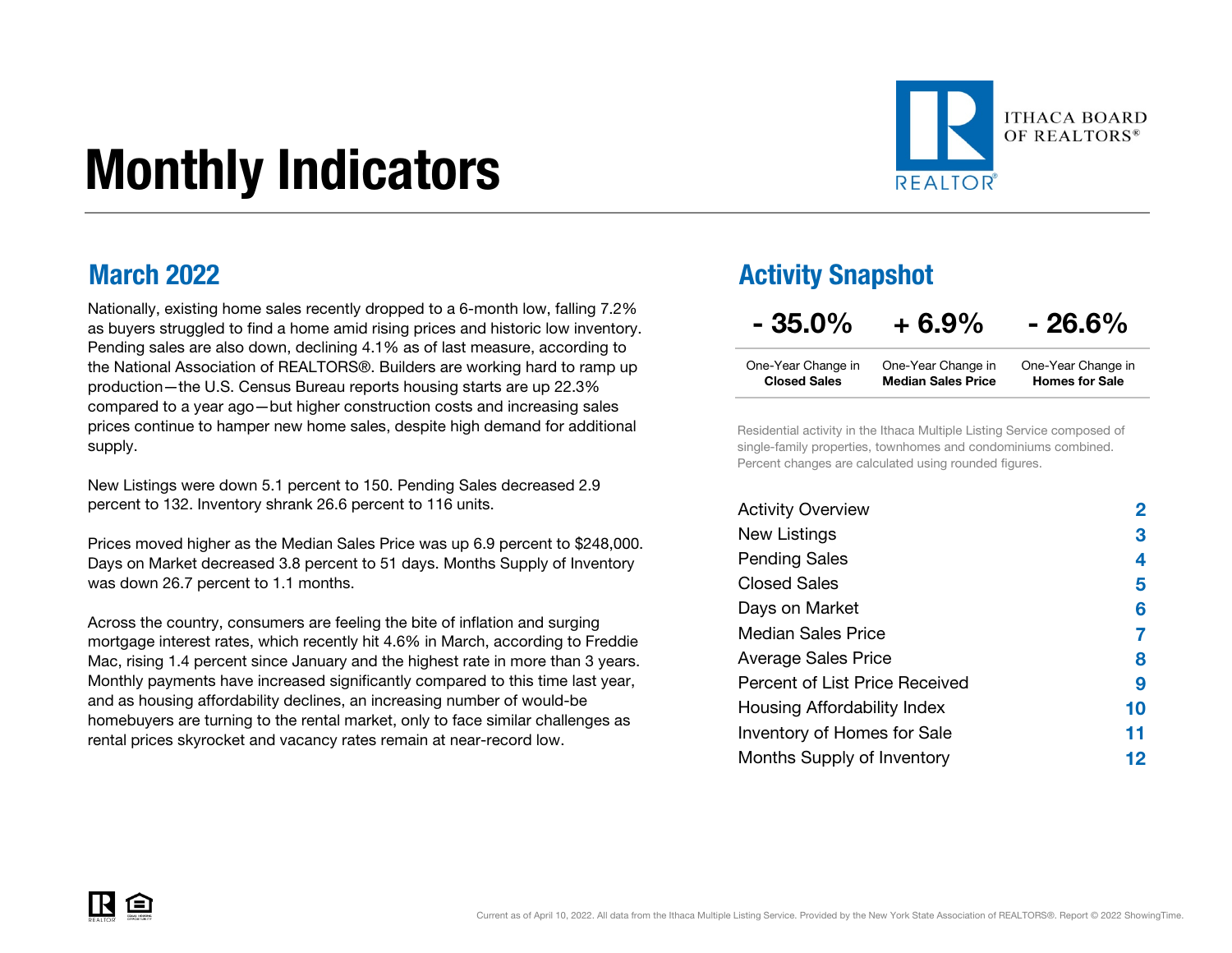## Activity Overview

Key metrics by report month and for year-to-date (YTD) starting from the first of the year.



| <b>Key Metrics</b>                 | <b>Historical Sparkbars</b>                     | $3 - 2021$ | 3-2022    | <b>Percent Change</b> |                          | <b>YTD 2021 YTD 2022</b> | <b>Percent Change</b> |
|------------------------------------|-------------------------------------------------|------------|-----------|-----------------------|--------------------------|--------------------------|-----------------------|
| <b>New Listings</b>                | 3-2019<br>3-2020<br>$3 - 2021$<br>3-2022        | 158        | 150       | $-5.1%$               | 330                      | 304                      | $-7.9%$               |
| <b>Pending Sales</b>               | 3-2020<br>3-2019<br>3-2021<br>3-2022            | 136        | 132       | $-2.9%$               | 311                      | 259                      | $-16.7%$              |
| <b>Closed Sales</b>                | 3-2019<br>3-2020<br>3-2021<br>3-2022            | 100        | 65        | $-35.0%$              | 267                      | 228                      | $-14.6%$              |
| <b>Days on Market</b>              | 3-2019<br>3-2020<br>3-2021<br>3-2022            | 53         | 51        | $-3.8%$               | 55                       | 41                       | $-25.5%$              |
| <b>Median Sales Price</b>          | 3-2019<br>$3 - 2020$<br>3-2021<br>3-2022        | \$232,000  | \$248,000 | $+6.9%$               | \$218,700                | \$247,000                | $+12.9%$              |
| <b>Avg. Sales Price</b>            | 3-2019<br>$3 - 2020$<br>3-2021<br>3-2022        | \$257,637  | \$290,011 | $+12.6%$              | \$244,127                | \$289,821                | $+18.7%$              |
| <b>Pct. of List Price Received</b> | 3-2019<br>3-2021<br>3-2020<br>3-2022            | 97.6%      | 100.2%    | $+2.7%$               | 97.7%                    | 99.6%                    | $+1.9%$               |
| <b>Affordability Index</b>         | 3-2020<br>3-2019<br>$3 - 2021$<br>3-2022        | 169        | 161       | $-4.7%$               | 179                      | 162                      | $-9.5%$               |
| <b>Homes for Sale</b>              | 3-2019<br>3-2020<br>3-2021<br>3-2022            | 158        | 116       | $-26.6%$              | $\overline{\phantom{a}}$ |                          |                       |
| <b>Months Supply</b>               | an Char<br>3-2019<br>3-2020<br>3-2021<br>3-2022 | 1.5        | 1.1       | $-26.7%$              |                          |                          |                       |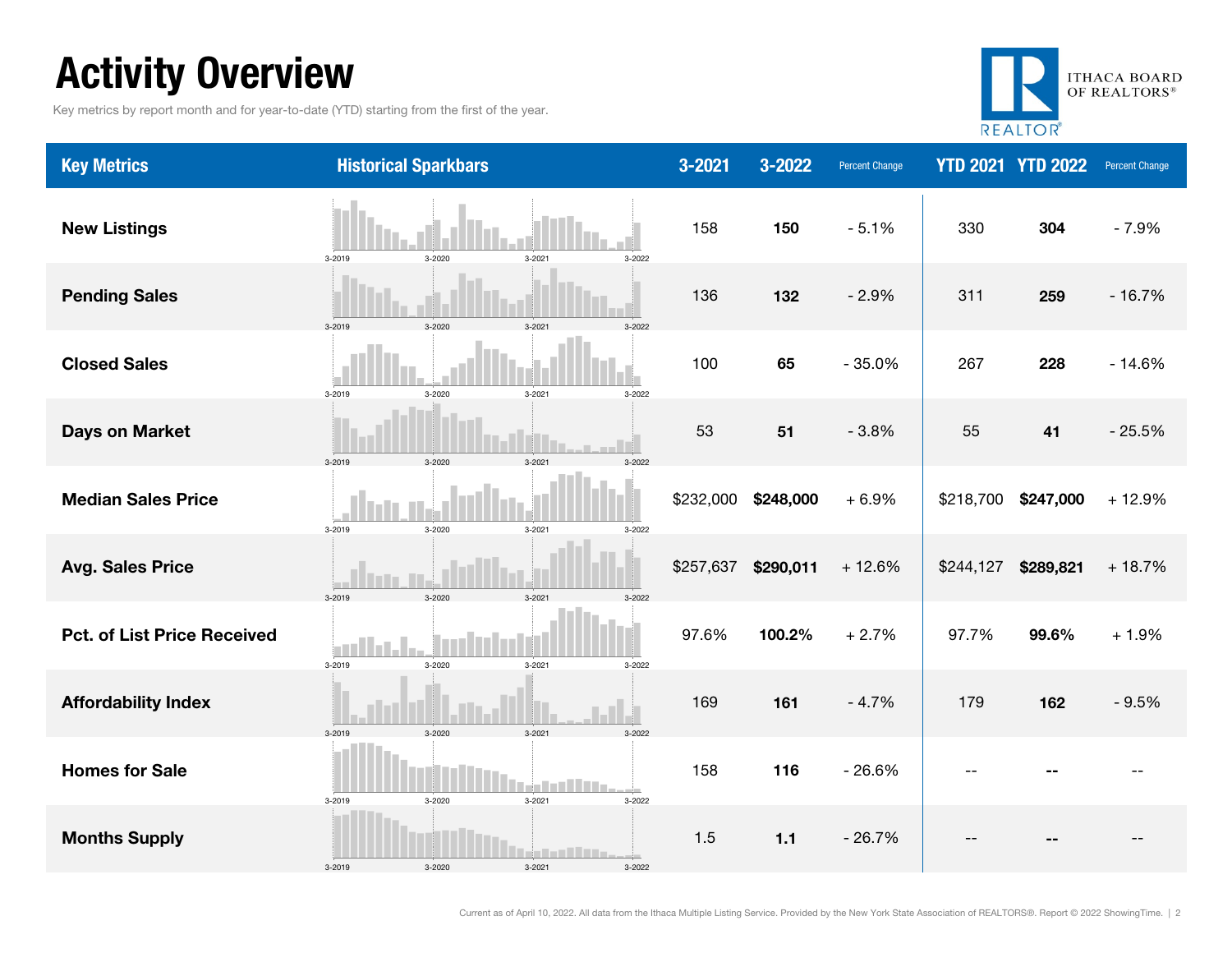## New Listings

A count of the properties that have been newly listed on the market in a given month.





| <b>New Listings</b> |     | <b>Prior Year</b> | <b>Percent Change</b> |
|---------------------|-----|-------------------|-----------------------|
| April 2021          | 180 | 82                | +119.5%               |
| May 2021            | 168 | 131               | $+28.2\%$             |
| June 2021           | 173 | 233               | $-25.8%$              |
| July 2021           | 179 | 164               | $+9.1%$               |
| August 2021         | 155 | 161               | $-3.7\%$              |
| September 2021      | 112 | 123               | $-8.9\%$              |
| October 2021        | 108 | 130               | $-16.9%$              |
| November 2021       | 77  | 83                | $-7.2\%$              |
| December 2021       | 40  | 57                | $-29.8%$              |
| January 2022        | 66  | 80                | $-17.5%$              |
| February 2022       | 88  | 92                | -4.3%                 |
| <b>March 2022</b>   | 150 | 158               | -5.1%                 |
| 12-Month Avg        | 125 | 125               | $0.0\%$               |

#### Historical New Listings by Month



304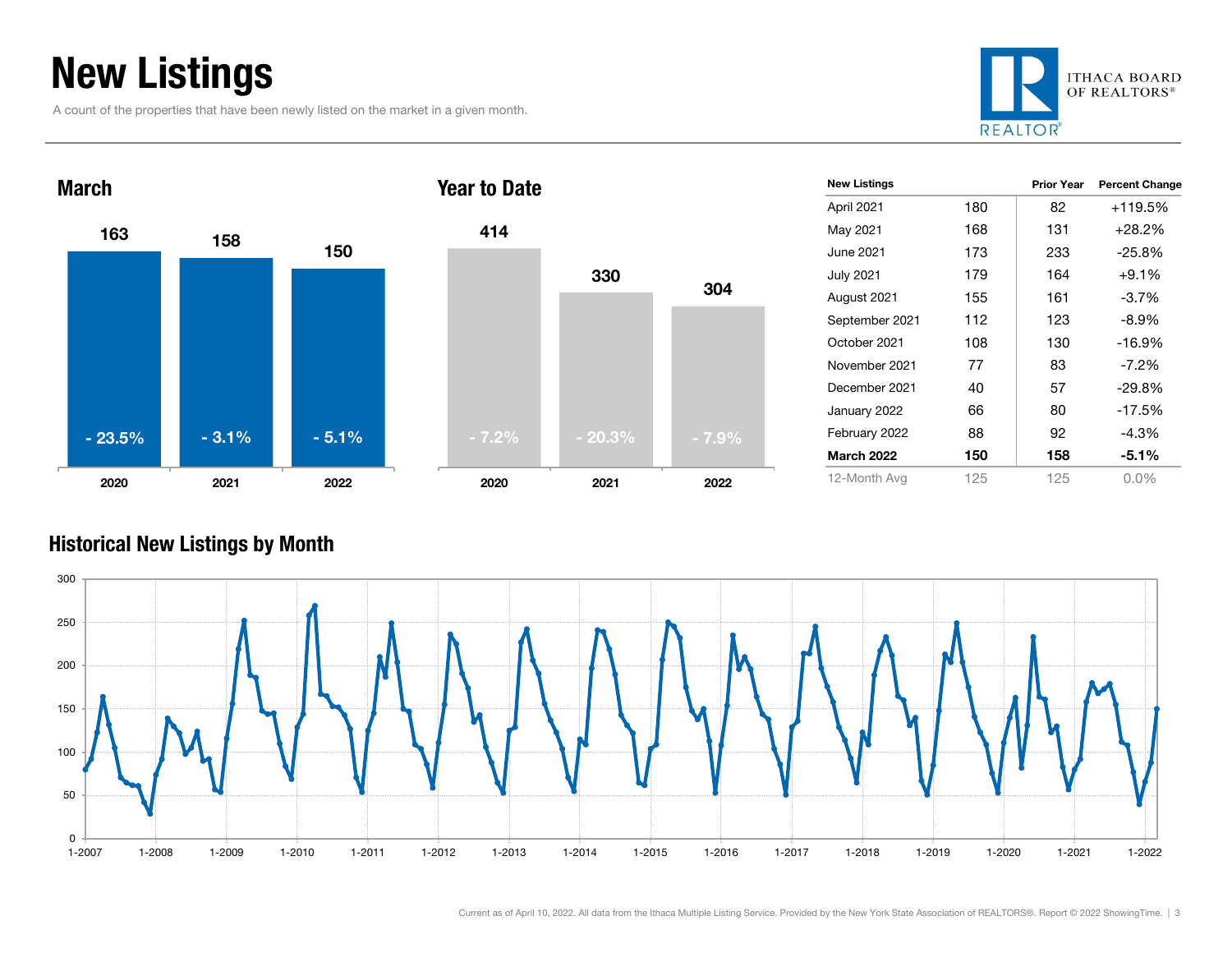### Pending Sales

March

A count of the properties on which offers have been accepted in a given month.







Year to Date

| <b>Pending Sales</b> |     | <b>Prior Year</b> | <b>Percent Change</b> |
|----------------------|-----|-------------------|-----------------------|
| April 2021           | 122 | 68                | $+79.4%$              |
| May 2021             | 169 | 109               | $+55.0%$              |
| June 2021            | 129 | 155               | $-16.8%$              |
| July 2021            | 131 | 134               | $-2.2%$               |
| August 2021          | 118 | 141               | $-16.3%$              |
| September 2021       | 106 | 105               | $+1.0%$               |
| October 2021         | 89  | 107               | $-16.8%$              |
| November 2021        | 91  | 83                | $+9.6%$               |
| December 2021        | 57  | 69                | $-17.4%$              |
| January 2022         | 56  | 80                | $-30.0\%$             |
| February 2022        | 71  | 95                | $-25.3%$              |
| <b>March 2022</b>    | 132 | 136               | $-2.9\%$              |
| 12-Month Avg         | 106 | 107               | $-0.9\%$              |

#### Historical Pending Sales by Month

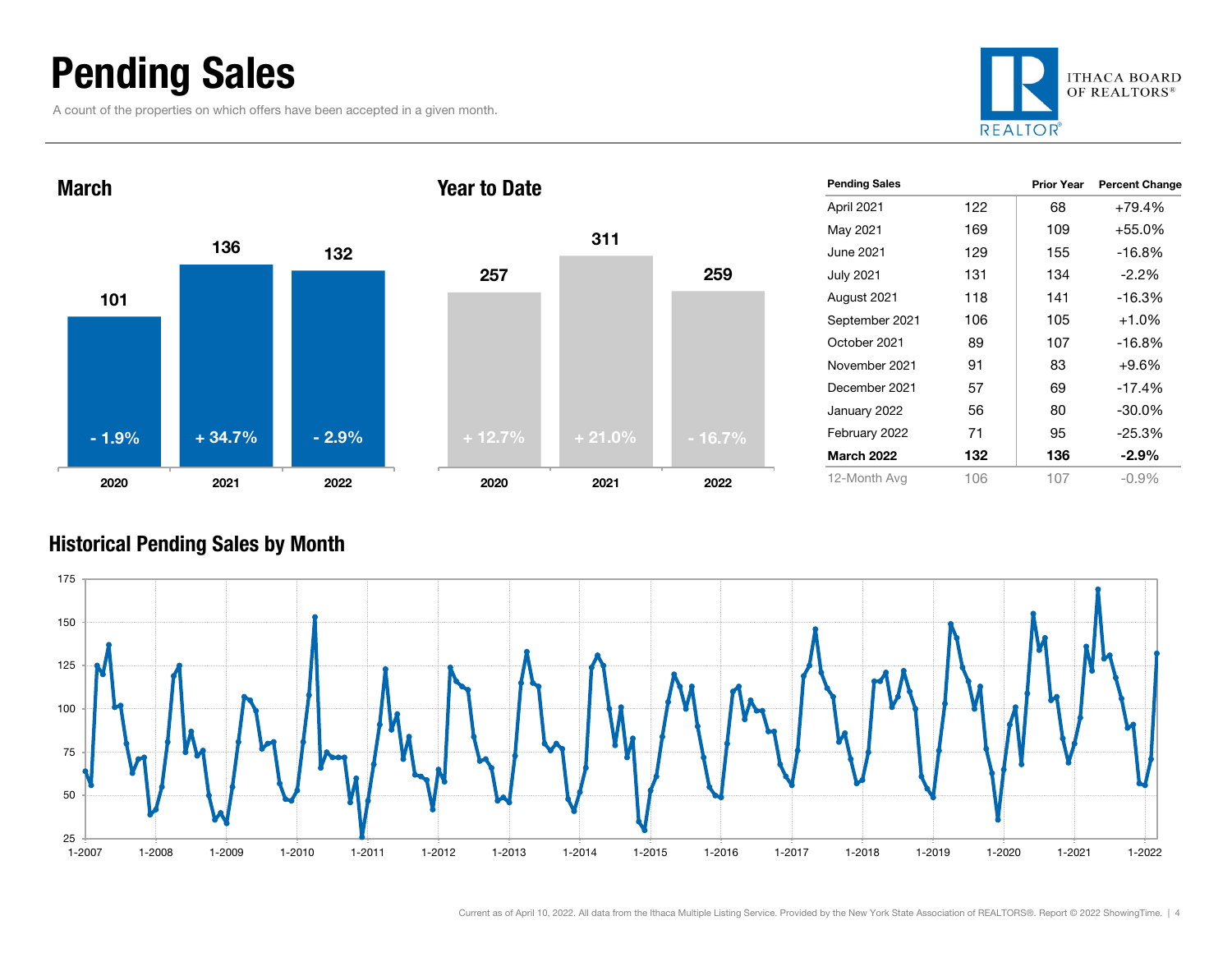### Closed Sales

A count of the actual sales that closed in a given month.





| <b>Closed Sales</b> |     | <b>Prior Year</b> | <b>Percent Change</b> |
|---------------------|-----|-------------------|-----------------------|
| April 2021          | 83  | 66                | $+25.8%$              |
| May 2021            | 107 | 84                | $+27.4%$              |
| June 2021           | 135 | 93                | $+45.2%$              |
| July 2021           | 149 | 104               | +43.3%                |
| August 2021         | 152 | 142               | $+7.0%$               |
| September 2021      | 139 | 124               | $+12.1%$              |
| October 2021        | 105 | 124               | $-15.3%$              |
| November 2021       | 99  | 114               | $-13.2%$              |
| December 2021       | 105 | 101               | $+4.0%$               |
| January 2022        | 74  | 85                | $-12.9%$              |
| February 2022       | 89  | 82                | $+8.5%$               |
| <b>March 2022</b>   | 65  | 100               | $-35.0%$              |
| 12-Month Avg        | 109 | 102               | $+6.9\%$              |

#### Historical Closed Sales by Month



Current as of April 10, 2022. All data from the Ithaca Multiple Listing Service. Provided by the New York State Association of REALTORS®. Report © 2022 ShowingTime. | 5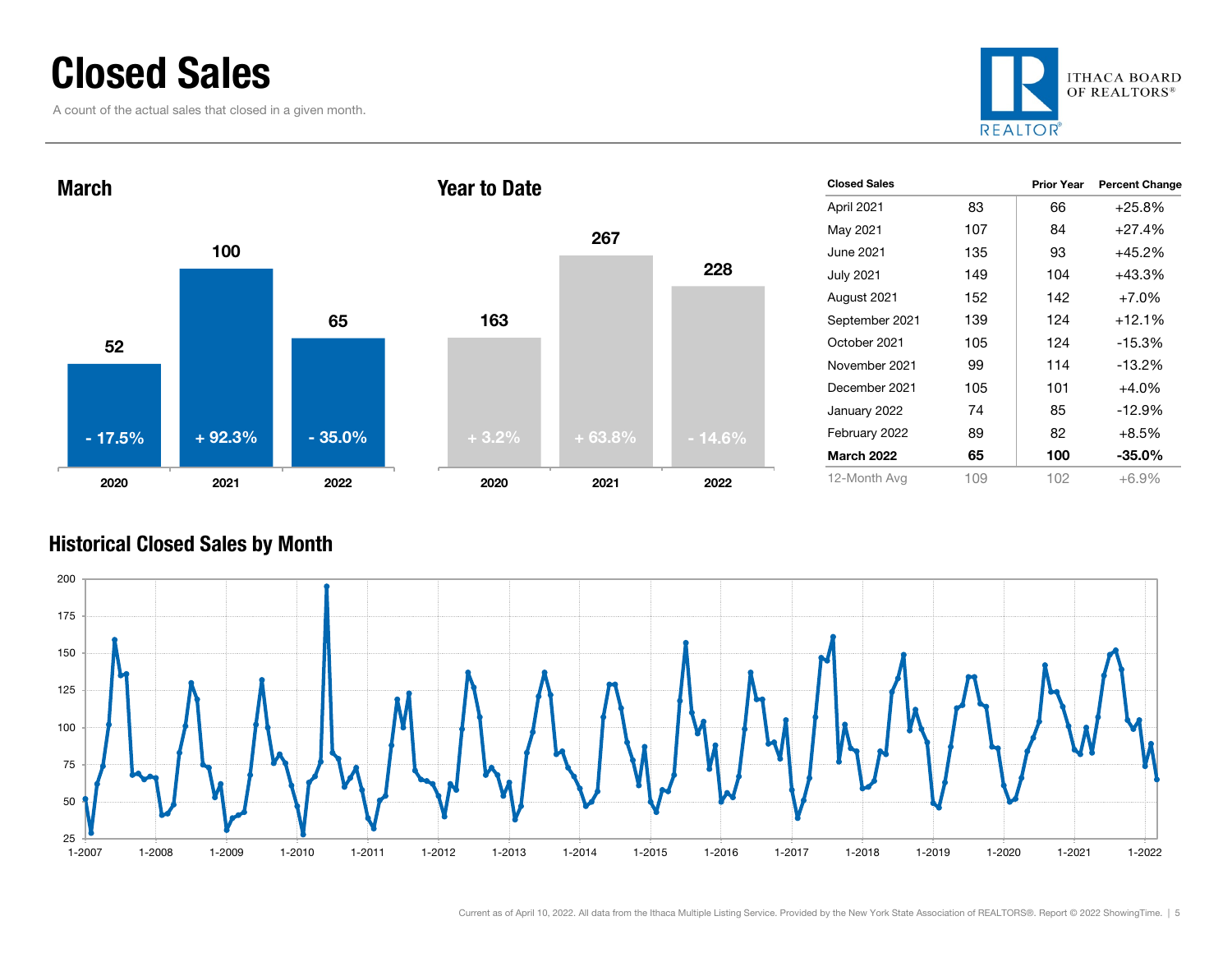## Days on Market

Average number of days between when a property is listed and when an offer is accepted in a given month







| Days on Market    |    | <b>Prior Year</b> | <b>Percent Change</b> |
|-------------------|----|-------------------|-----------------------|
| April 2021        | 51 | 91                | $-44.0%$              |
| May 2021          | 38 | 99                | $-61.6%$              |
| June 2021         | 31 | 82                | $-62.2%$              |
| <b>July 2021</b>  | 18 | 84                | -78.6%                |
| August 2021       | 16 | 90                | $-82.2%$              |
| September 2021    | 27 | 51                | $-47.1%$              |
| October 2021      | 14 | 49                | $-71.4%$              |
| November 2021     | 23 | 36                | $-36.1%$              |
| December 2021     | 23 | 53                | $-56.6%$              |
| January 2022      | 39 | 63                | $-38.1%$              |
| February 2022     | 35 | 50                | $-30.0%$              |
| <b>March 2022</b> | 51 | 53                | $-3.8\%$              |
| 12-Month Avg*     | 28 | 66                | $-57.6%$              |

\* Average Days on Market of all properties from April 2021 through March 2022. This is not the average of the individual figures above.



### Historical Days on Market by Month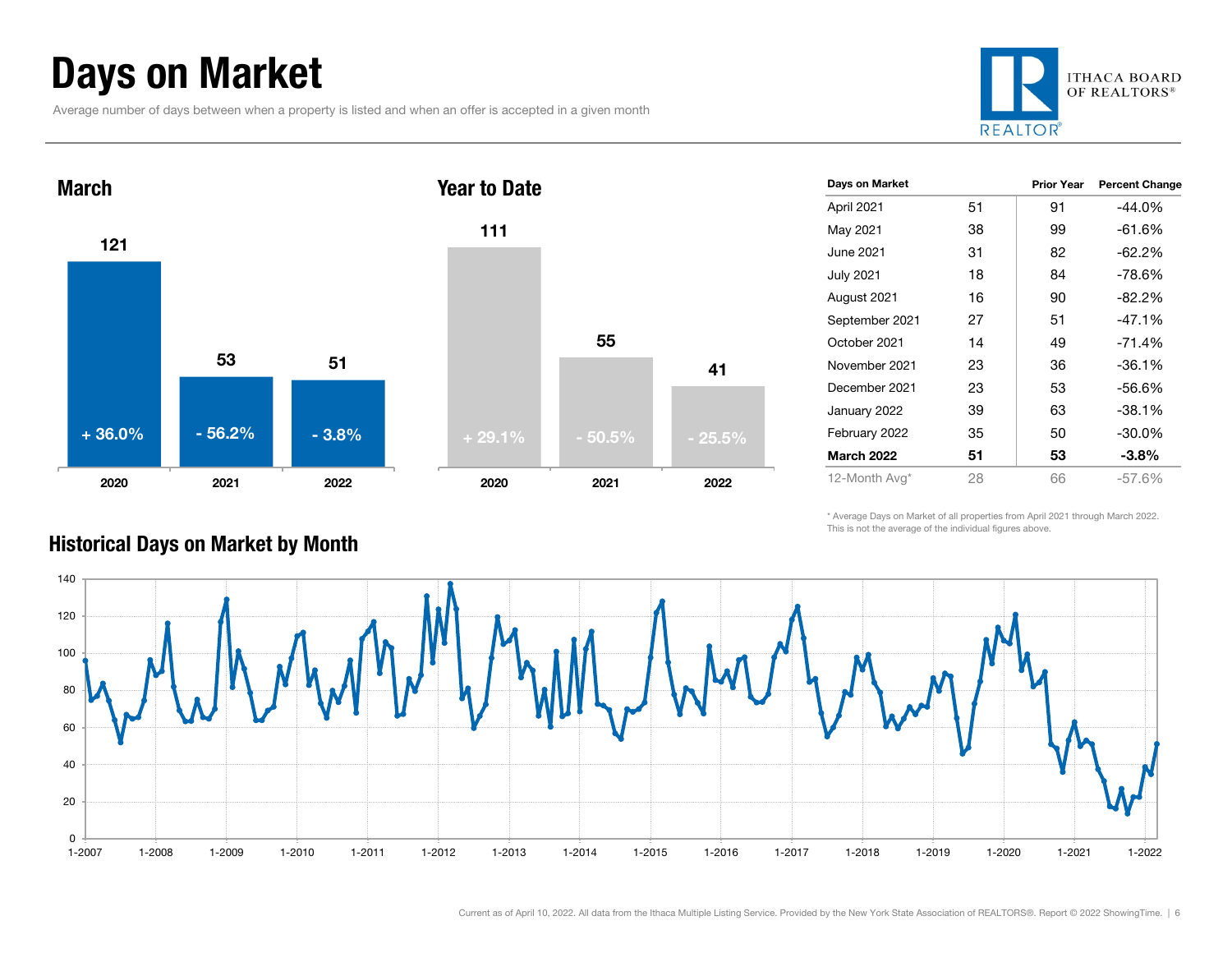### Median Sales Price

Point at which half of the sales sold for more and half sold for less, not accounting for seller concessions, in a given month.



March





| <b>Median Sales Price</b> |           | <b>Prior Year</b> | <b>Percent Change</b> |
|---------------------------|-----------|-------------------|-----------------------|
| April 2021                | \$234,913 | \$215,000         | $+9.3%$               |
| May 2021                  | \$268,000 | \$256,750         | $+4.4\%$              |
| June 2021                 | \$288,000 | \$230,000         | $+25.2%$              |
| <b>July 2021</b>          | \$285,000 | \$231,000         | +23.4%                |
| August 2021               | \$295,000 | \$240,750         | +22.5%                |
| September 2021            | \$280,000 | \$262,500         | $+6.7\%$              |
| October 2021              | \$249,500 | \$250,000         | $-0.2\%$              |
| November 2021             | \$271,000 | \$220,000         | $+23.2%$              |
| December 2021             | \$248,500 | \$225,000         | +10.4%                |
| January 2022              | \$232,450 | \$212,000         | $+9.6%$               |
| February 2022             | \$275,000 | \$190,000         | +44.7%                |
| <b>March 2022</b>         | \$248,000 | \$232,000         | +6.9%                 |
| 12-Month Med*             | \$265.000 | \$230,000         | +15.2%                |

\* Median Sales Price of all properties from April 2021 through March 2022. This is not the average of the individual figures above.



#### Historical Median Sales Price by Month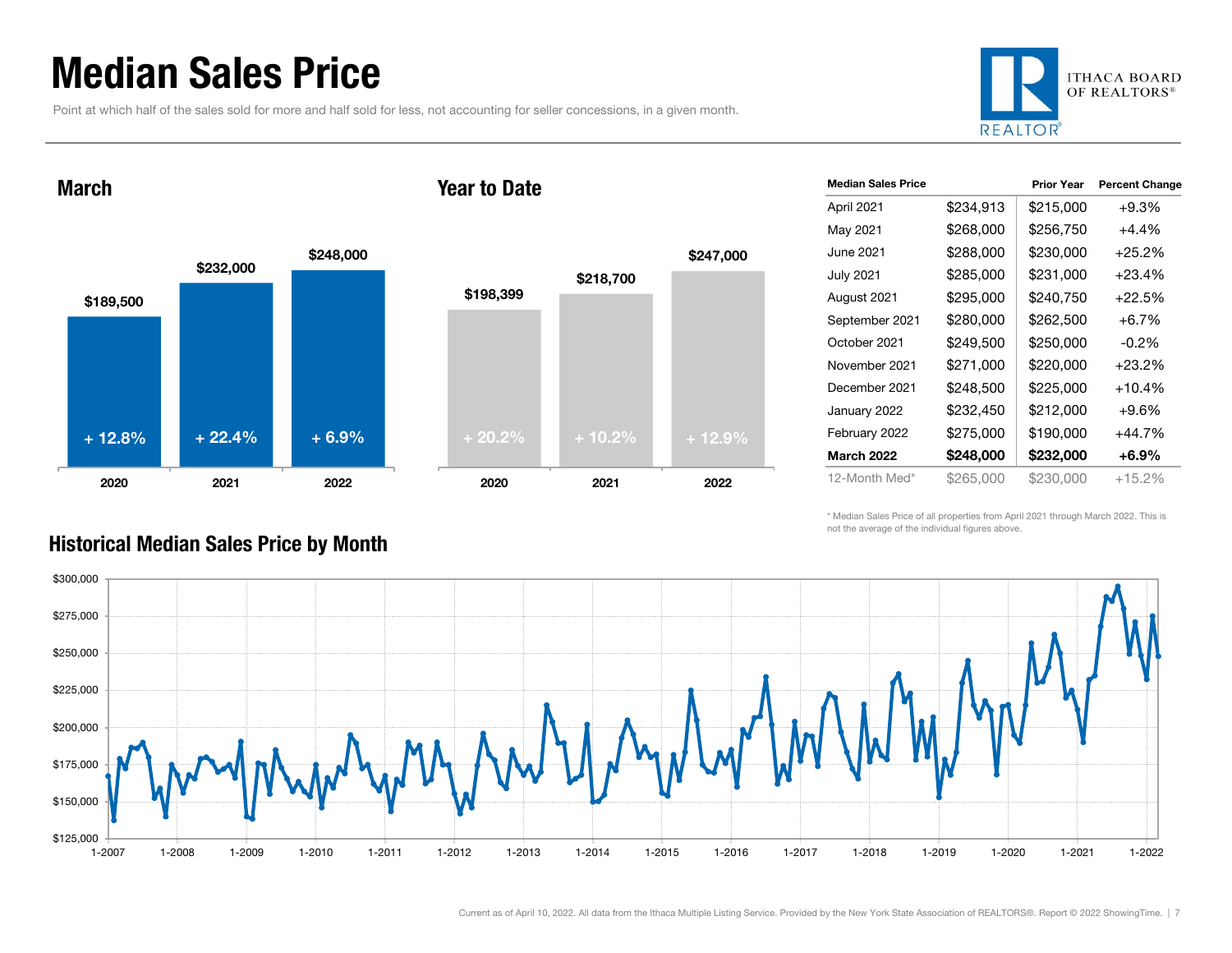### Average Sales Price

Average sales price for all closed sales, not accounting for seller concessions, in a given month.



March

#### Year to Date



| Avg. Sales Price  |           | <b>Prior Year</b> | <b>Percent Change</b> |
|-------------------|-----------|-------------------|-----------------------|
| April 2021        | \$254,969 | \$254,942         | $+0.0\%$              |
| May 2021          | \$302,415 | \$281,945         | $+7.3%$               |
| June 2021         | \$318,176 | \$263,031         | $+21.0%$              |
| <b>July 2021</b>  | \$339,117 | \$268,557         | +26.3%                |
| August 2021       | \$323,699 | \$289,615         | $+11.8%$              |
| September 2021    | \$343,783 | \$286,248         | $+20.1%$              |
| October 2021      | \$275,671 | \$290,966         | $-5.3%$               |
| November 2021     | \$307,676 | \$259,837         | $+18.4%$              |
| December 2021     | \$306,550 | \$243,726         | $+25.8%$              |
| January 2022      | \$261,130 | \$252,425         | $+3.4\%$              |
| February 2022     | \$313,541 | \$218,742         | +43.3%                |
| <b>March 2022</b> | \$290,011 | \$257,637         | +12.6%                |
| 12-Month Avg*     | \$308,578 | \$266,648         | +15.7%                |

\* Avg. Sales Price of all properties from April 2021 through March 2022. This is not the average of the individual figures above.



#### Historical Average Sales Price by Month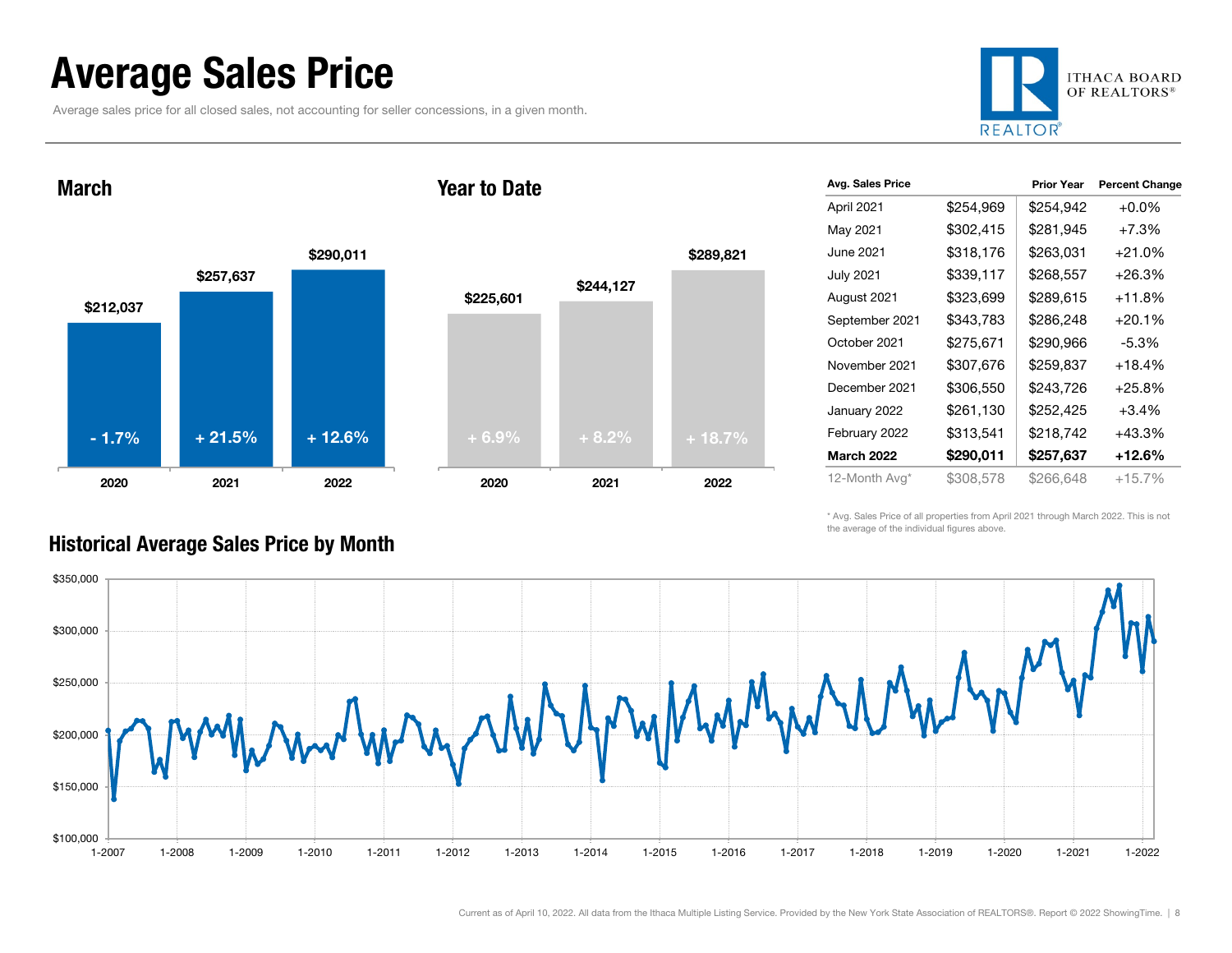### Percent of List Price Received

Percentage found when dividing a property's sales price by its most recent list price, then taking the average for all properties sold in a given month, not accounting for seller concessions.



#### 97.7% 97.6% 100.2% 2020 2021 2022 March95.3% 97.7% 99.6% 2020 2021 2022 Year to Date+ 2.5% $\%$  - 0.1% + 2.7% + 0.1% + 0.1% + 2.5% + 1.9%

| <b>Pct. of List Price Received</b> |        | <b>Prior Year</b> | <b>Percent Change</b> |
|------------------------------------|--------|-------------------|-----------------------|
| April 2021                         | 98.3%  | 96.9%             | $+1.4%$               |
| May 2021                           | 100.7% | 96.8%             | $+4.0%$               |
| June 2021                          | 103.2% | 97.0%             | $+6.4%$               |
| <b>July 2021</b>                   | 102.6% | 98.4%             | $+4.3%$               |
| August 2021                        | 103.4% | 97.3%             | $+6.3%$               |
| September 2021                     | 102.4% | 97.2%             | +5.3%                 |
| October 2021                       | 101.8% | 98.3%             | $+3.6%$               |
| November 2021                      | 99.9%  | 96.9%             | $+3.1%$               |
| December 2021                      | 100.9% | 96.9%             | $+4.1%$               |
| January 2022                       | 99.6%  | 98.0%             | $+1.6%$               |
| February 2022                      | 99.2%  | 97.4%             | $+1.8%$               |
| <b>March 2022</b>                  | 100.2% | 97.6%             | $+2.7%$               |
| 12-Month Avg*                      | 101.4% | 97.4%             | $+4.1%$               |

\* Average Pct. of List Price Received for all properties from April 2021 through March 2022. This is not the average of the individual figures above.



#### Historical Percent of List Price Received by Month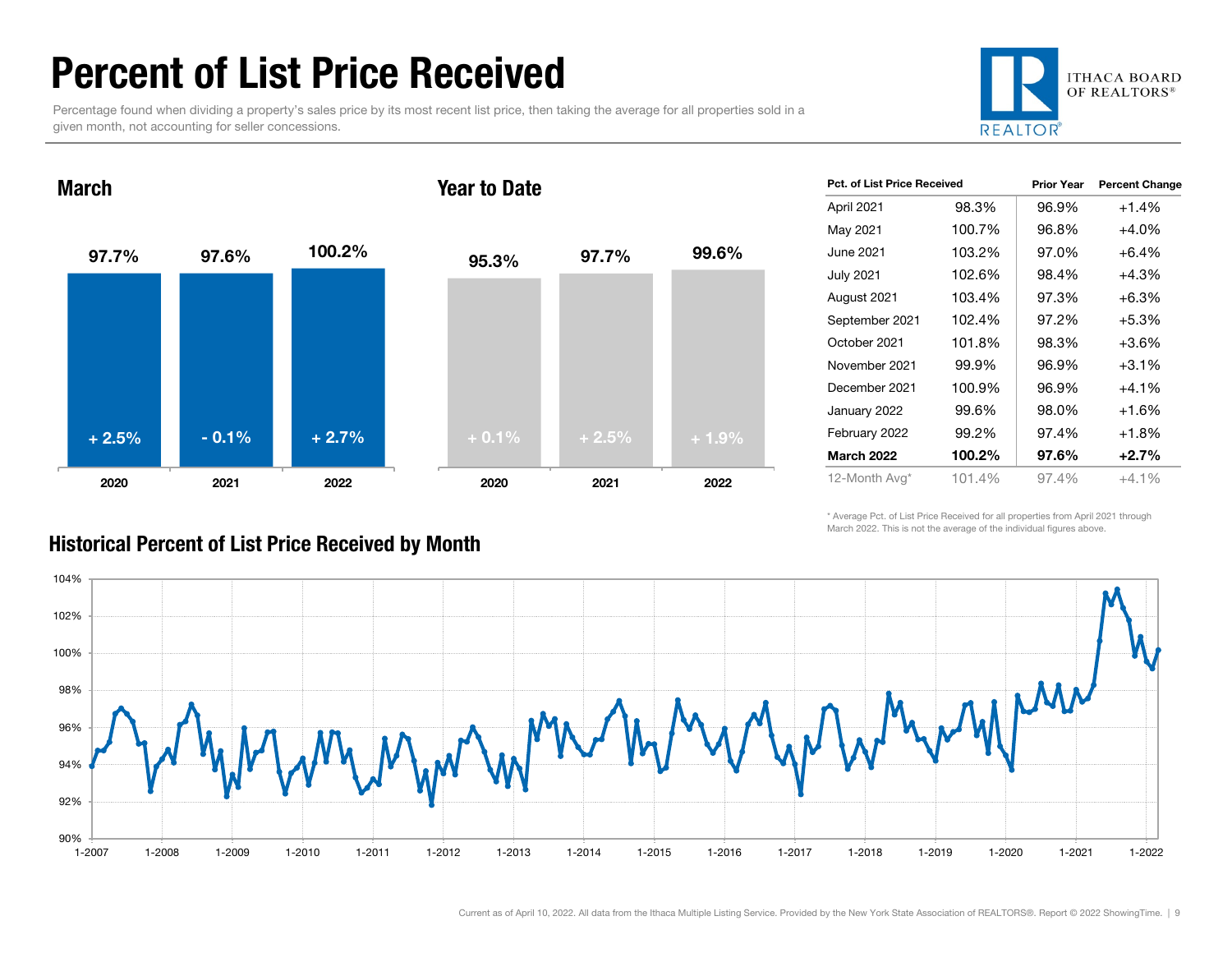## Housing Affordability Index

This index measures housing affordability for the region. For example, an index of 120 means the median household income is 120% of what is necessary to qualify for the median-priced home under prevailing interest rates. A higher number means greater affordability.





| <b>Affordability Index</b> |     | <b>Prior Year</b> | <b>Percent Change</b> |
|----------------------------|-----|-------------------|-----------------------|
| April 2021                 | 167 | 179               | $-6.7%$               |
| May 2021                   | 148 | 147               | $+0.7%$               |
| June 2021                  | 135 | 165               | $-18.2%$              |
| <b>July 2021</b>           | 138 | 167               | $-17.4%$              |
| August 2021                | 135 | 161               | $-16.1%$              |
| September 2021             | 140 | 148               | $-5.4%$               |
| October 2021               | 160 | 157               | $+1.9%$               |
| November 2021              | 147 | 179               | $-17.9%$              |
| December 2021              | 161 | 177               | $-9.0\%$              |
| January 2022               | 172 | 191               | $-9.9\%$              |
| February 2022              | 145 | 211               | $-31.3%$              |
| <b>March 2022</b>          | 161 | 169               | $-4.7%$               |
| 12-Month Avg               | 151 | 171               | $-11.8%$              |

#### Historical Housing Affordability Index by Mont h

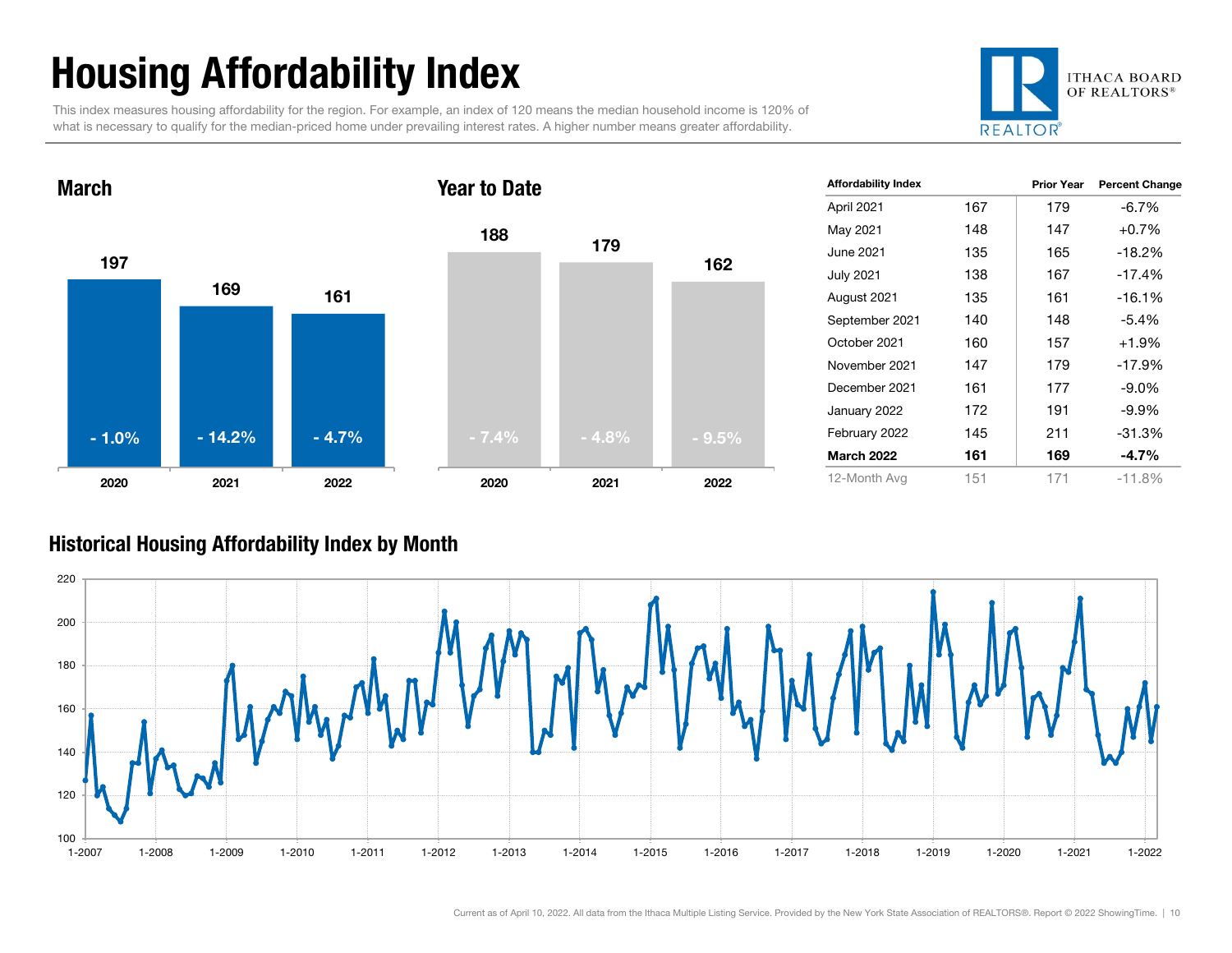### Inventory of Homes for Sale

The number of properties available for sale in active status at the end of a given month.





#### Historical Inventory of Homes for Sale by Month

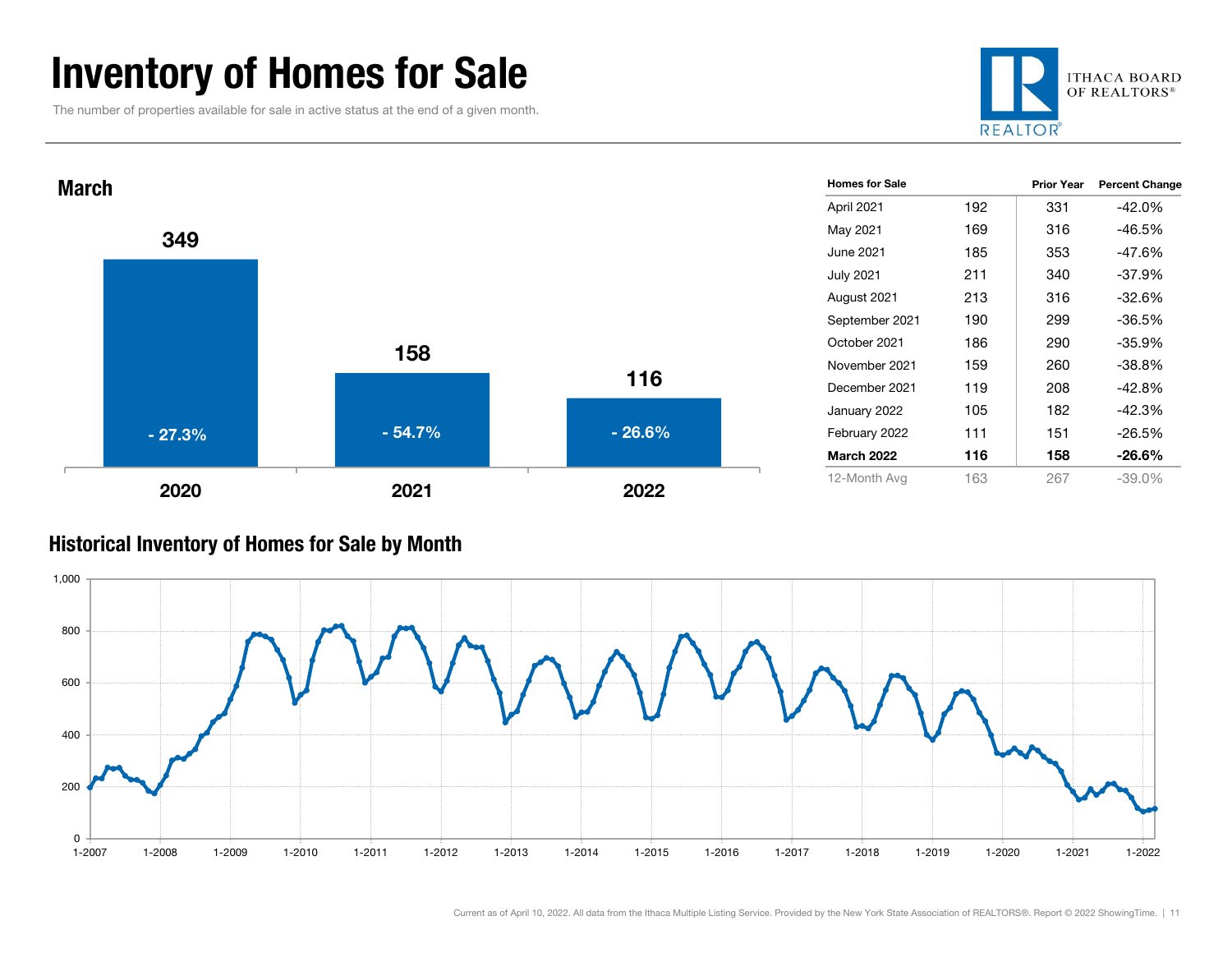### Months Supply of Inventory

The inventory of homes for sale at the end of a given month, divided by the average monthly pending sales from the last 12 months.





#### Historical Months Supply of Inventory by Month

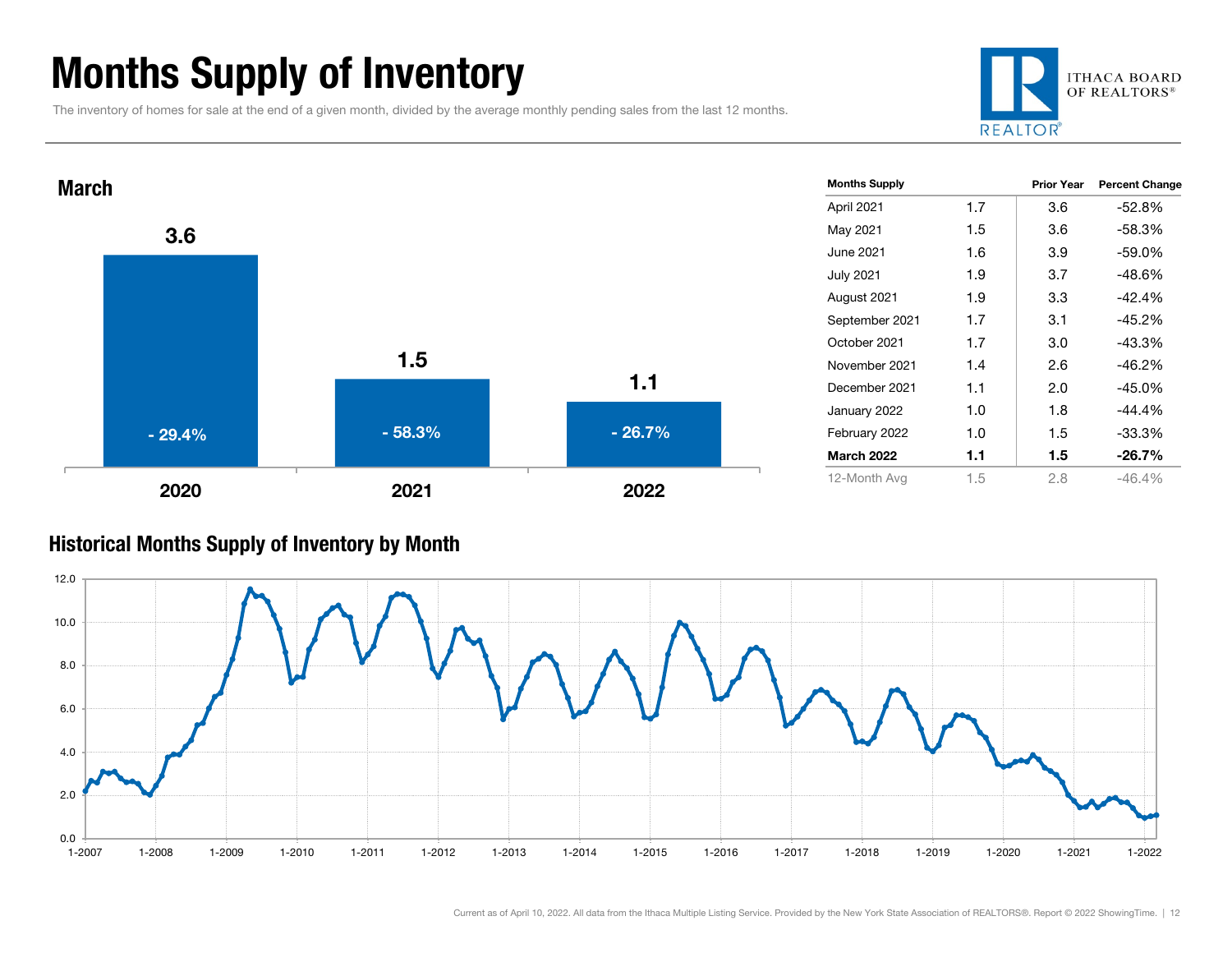#### Ithaca Board of REALTORS® Statistics Report – 4-Year Comparative All Property Types – March 2022

|                                             | <b>Mar-19</b> | <b>Mar-20</b> | <b>Mar-21</b> | $Mar-22$     |
|---------------------------------------------|---------------|---------------|---------------|--------------|
| <b>All Residential Properties:</b>          |               |               |               |              |
| <b>Closed Sales:</b>                        | 56            | 50            | 92            | 68           |
| <b>Dollar Volume:</b>                       | \$12,355,961  | \$10,197,819  | \$23,658,761  | \$18,530,285 |
| <b>Average Selling Price:</b>               | \$220,642     | \$203,956     | \$257,160     | \$272,504    |
| <b>Median Selling Price:</b>                | \$178,000     | \$177,000     | \$232,000     | \$225,000    |
| <b>Average Days on Market:</b>              | 92            | 125           | 49            | 50           |
| <b>Average Selling Price to List Price:</b> | 95.46%        | 97.01%        | 94.20%        | 100.48%      |
| <b>New Listings</b>                         | 210           | 157           | 154           | 150          |
| <b>Active Listings (New and Current)</b>    | 429           | 316           | 151           | 120          |
| <b>Listings Under Contract</b>              | 294           | 226           | 323           | 246          |

|                                          | <b>Mar-19</b> | <b>Mar-20</b> | <b>Mar-21</b> | <b>Mar-22</b> |
|------------------------------------------|---------------|---------------|---------------|---------------|
| <b>All Property Types:</b>               |               |               |               |               |
| <b>Closed Sales:</b>                     | 74            | 61            | 123           | 86            |
| <b>Residential</b>                       | 56            | 50            | 92            | 68            |
| Land                                     | 8             | 7             | 26            | 11            |
| <b>Commercial-Industrial</b>             | $\mathbf{1}$  | $\Omega$      | $\Omega$      | 2             |
| <b>Multi-Family</b>                      | 9             | 4             | 5             | 5             |
| <b>Dollar Volume:</b>                    | 16,699,361    | \$11,311,819  | \$27,527,761  | \$28,663,105  |
| <b>Residential</b>                       | 12,355,961    | \$10,197,819  | \$23,658,761  | \$18,530,285  |
| Land                                     | 576,500       | \$295,500     | \$1,872,000   | \$1,078,600   |
| <b>Commercial-Industrial</b>             | 214,900       | 0             | 0             | \$6,825,000   |
| <b>Multi-Family</b>                      | 3,552,000     | \$818,500     | \$1,997,000   | \$2,229,220   |
| <b>Active Listings (New and Current)</b> | 795           | 601           | 337           | 256           |
| <b>Listings Under Contract</b>           | 338           | 299           | 435           | 338           |
| <b>NOTES:</b>                            |               |               |               |               |
|                                          |               |               |               |               |

*The data relating to real estate sales comes from the Ithaca Board of REALTORS® Multiple Listing Service. Information deemed reliable but not guaranteed.*